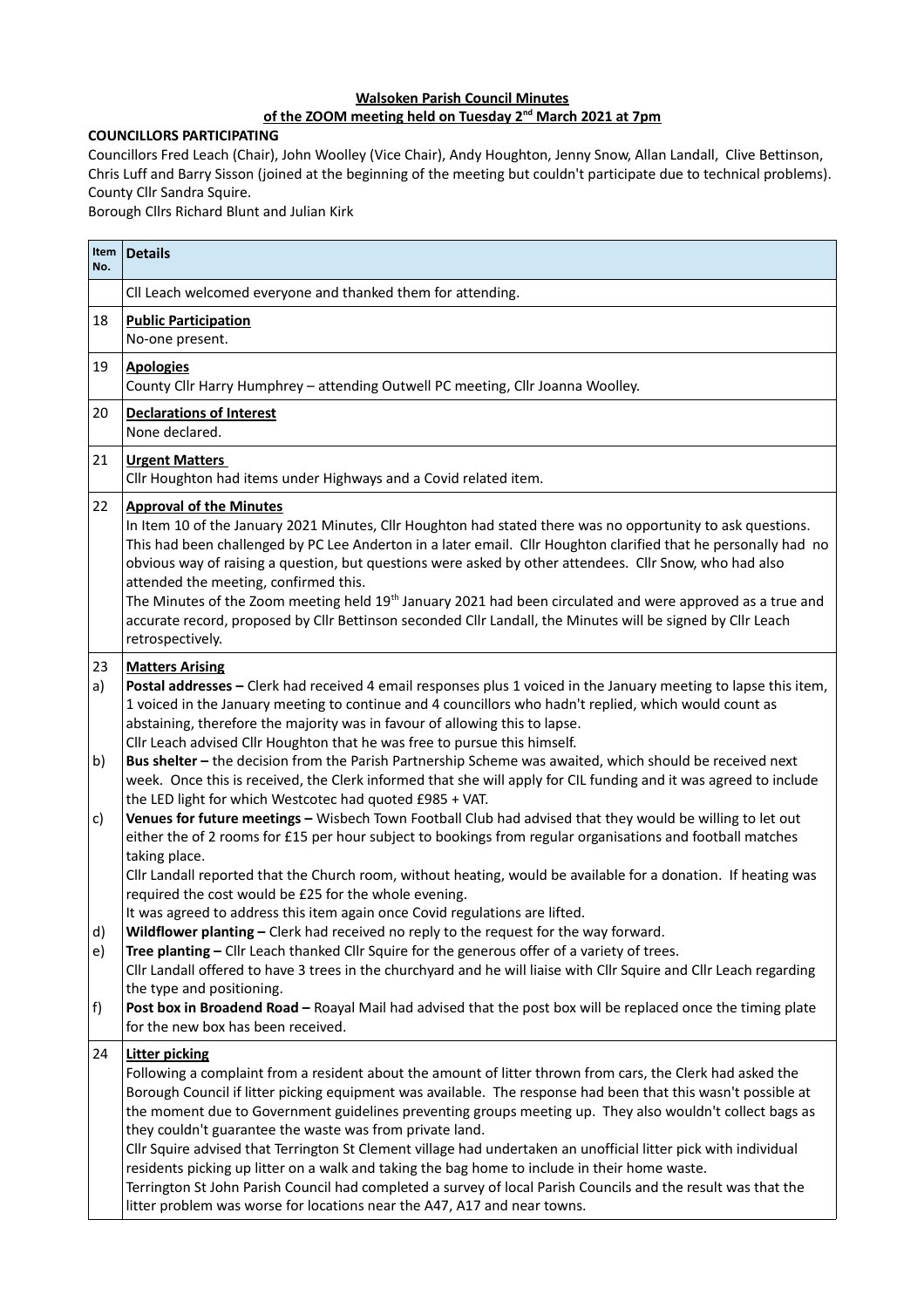| Item<br>No.          | <b>Details</b>                                                                                                                                                                                                                                                                                                                                                                                                                                                                                                                                                                                                                                                                                                                                                                                |                                                                                                                    |         |       |         |  |  |
|----------------------|-----------------------------------------------------------------------------------------------------------------------------------------------------------------------------------------------------------------------------------------------------------------------------------------------------------------------------------------------------------------------------------------------------------------------------------------------------------------------------------------------------------------------------------------------------------------------------------------------------------------------------------------------------------------------------------------------------------------------------------------------------------------------------------------------|--------------------------------------------------------------------------------------------------------------------|---------|-------|---------|--|--|
|                      | Cllr Kirk reported that he had brought this matter up with the Borough Council. He had also offered to collect<br>the litter bags and take to the recycling centre but had been refused as it could have been trade waste. He has<br>a trade waste bin and would be able to accept plastic litter.<br>Cllr Landall offered the church as a distribution centre for litter bags.<br>Cllr Squire will speak to the Cabinet member about the way forward and ask if any signage is available.<br>It was agreed to hold this item over pending amended Goverment guidelines.                                                                                                                                                                                                                      |                                                                                                                    |         |       |         |  |  |
| 25<br>a)<br>b)<br>c) | <b>Planning</b><br>The Planning Report - the Planning Report had been circulated to councillors, and was noted.<br>21/01329/F - it was decided to defer this application to the Borough Council.<br>21/00205/F - a discussion took place about the history of applications on this site but councillors couldn't recall<br>having been consulted on the Prior Notifiication for 5 dwellings. Clerk will investigate further.<br>Cllr Blunt will speak to the Chief of Planning.                                                                                                                                                                                                                                                                                                               |                                                                                                                    |         |       |         |  |  |
| 26<br>a)             |                                                                                                                                                                                                                                                                                                                                                                                                                                                                                                                                                                                                                                                                                                                                                                                               | Finance - Payments and receipts - the schedule below had been circulated.                                          |         |       |         |  |  |
|                      | Mrs A Williams                                                                                                                                                                                                                                                                                                                                                                                                                                                                                                                                                                                                                                                                                                                                                                                | Net salary 11 <sup>th</sup> Jan to 21 <sup>st</sup> Feb 2021                                                       | £329.35 | £0.00 | £329.35 |  |  |
|                      | Mrs A Williams                                                                                                                                                                                                                                                                                                                                                                                                                                                                                                                                                                                                                                                                                                                                                                                | Expenses £48 and Zoom £14.39                                                                                       | £62.39  | £0.00 | £62.39  |  |  |
|                      | <b>HM Revenue &amp; Customs</b>                                                                                                                                                                                                                                                                                                                                                                                                                                                                                                                                                                                                                                                                                                                                                               | Income tax 11 <sup>th</sup> Jan to 21 <sup>st</sup> Feb 2021                                                       | £82.40  | £0.00 | £82.40  |  |  |
|                      | Westcotec                                                                                                                                                                                                                                                                                                                                                                                                                                                                                                                                                                                                                                                                                                                                                                                     | Maintenance Feb 2021                                                                                               | £13.46  | £2.69 | £16.15  |  |  |
|                      | 101981Petty Cash                                                                                                                                                                                                                                                                                                                                                                                                                                                                                                                                                                                                                                                                                                                                                                              | Stamps, stationery, ink cartridges                                                                                 | £70.00  | £0.00 | £70.00  |  |  |
|                      | 101982 Information Commissioner                                                                                                                                                                                                                                                                                                                                                                                                                                                                                                                                                                                                                                                                                                                                                               | Annual renewal of Data Protection                                                                                  | £40.00  | £0.00 | £40.00  |  |  |
|                      |                                                                                                                                                                                                                                                                                                                                                                                                                                                                                                                                                                                                                                                                                                                                                                                               |                                                                                                                    |         |       |         |  |  |
|                      |                                                                                                                                                                                                                                                                                                                                                                                                                                                                                                                                                                                                                                                                                                                                                                                               | <b>TOTAL OF PAYMENTS</b>                                                                                           | £597.60 | £2.69 | £600.29 |  |  |
| 27<br>a)             | 2021.<br><b>Highway matters</b><br>The updated Highways Report had been circulated and Cllr Houghton asked for the items below to be followed<br>up-<br>The surface of the bus stop in Burrett Road<br>$\bullet$<br>The overgrown hedge outside 2A Burrett Road<br>$\bullet$<br>Drainage outside the pumping station in Burrett Road causing flooding across the road<br>$\bullet$<br>Clerk will ask Andy Wallace from Highways Dept. to view the above sites when he visits the village to look at<br>Sparrowgate Road.<br>Additionally, the No Parking sign on the pumping station had been removed, it was suggested the sign is put<br>inside the fence. Clerk will report this.<br>A47/Broadend Road roundabout - Clerk requested to enquire the start date and receive regular updates. |                                                                                                                    |         |       |         |  |  |
| 28                   | <b>Streetlighting</b><br>Nothing to report.                                                                                                                                                                                                                                                                                                                                                                                                                                                                                                                                                                                                                                                                                                                                                   |                                                                                                                    |         |       |         |  |  |
| 29                   | <b>Allotments</b>                                                                                                                                                                                                                                                                                                                                                                                                                                                                                                                                                                                                                                                                                                                                                                             |                                                                                                                    |         |       |         |  |  |
|                      | Nothing to report.                                                                                                                                                                                                                                                                                                                                                                                                                                                                                                                                                                                                                                                                                                                                                                            |                                                                                                                    |         |       |         |  |  |
| 30                   | <b>Churchyard matters</b><br>before 14 <sup>th</sup> March, Clerk to remind Andy Griffiths.                                                                                                                                                                                                                                                                                                                                                                                                                                                                                                                                                                                                                                                                                                   | Churchyard maintenance - Cllr Landall advised that Idverde's contract states that the first grass cut is due on or |         |       |         |  |  |